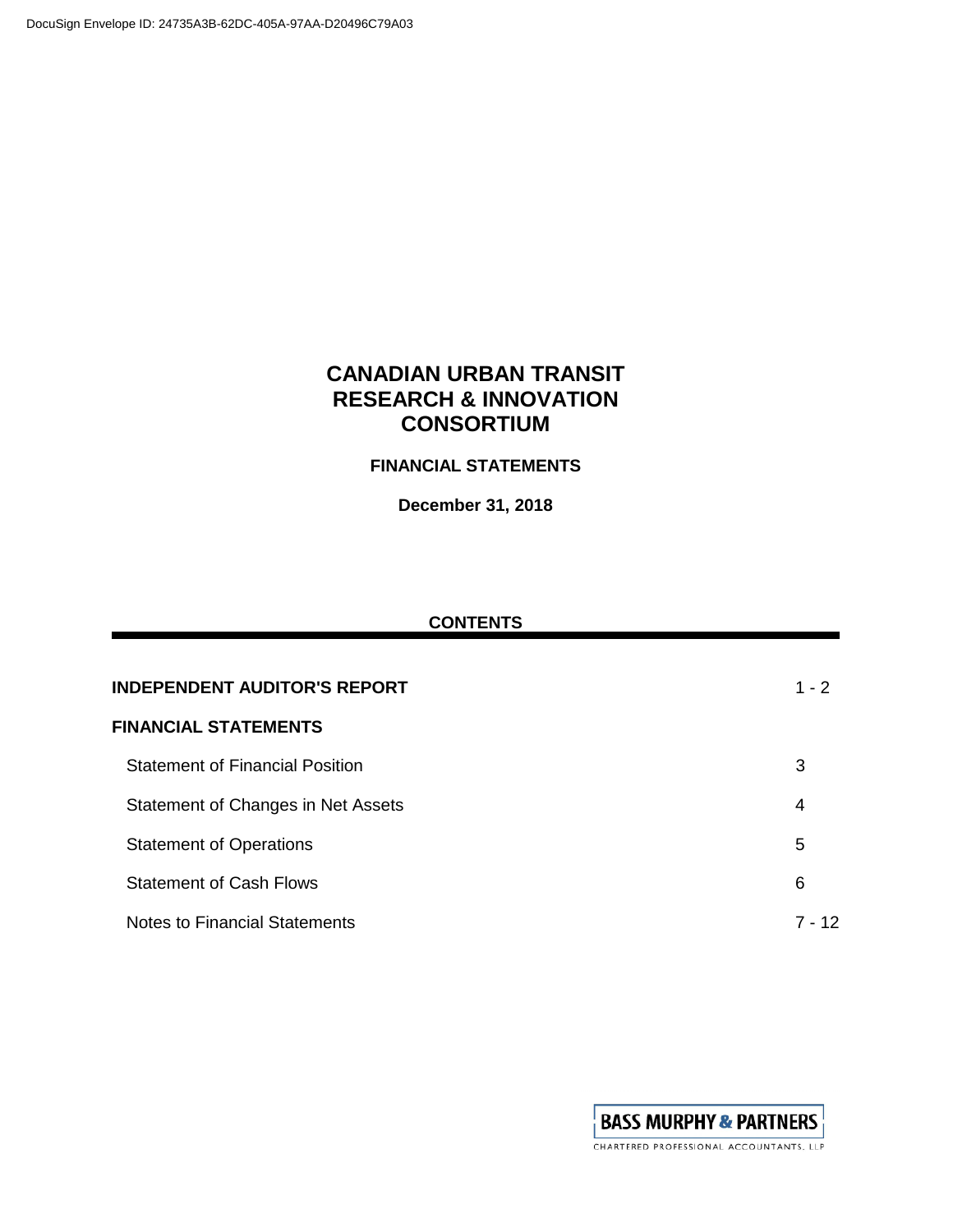

CHARTERED PROFESSIONAL ACCOUNTANTS, LLP

885 Progress Avenue, **Suite LPHI** Toronto, Ontario **MIH3G3** 

Telephone: 416-431-3030 Fax: 416-431-3340 www.bassmurphy.com

### **INDEPENDENT AUDITOR'S REPORT**

To the Members of Canadian Urban Transit Research & Innovation Consortium:

*Report on the Audit of the Financial Statements*

#### *Opinion*

We have audited the financial statements of Canadian Urban Transit Research & Innovation Consortium, which comprise the statement of financial position as at December 31, 2018, and the statements of operations, changes in net assets and cash flow for the year then ended, and notes to the financial statements, including a summary of significant accounting policies.

In our opinion, the accompanying financial statements present fairly, in all material respects, the financial position of the organization as at December 31, 2018, and its financial performance and its cash flows for the year then ended in accordance with Canadian accounting standards for not-for-profit organizations.

#### *Basis for Opinion*

We conducted our audit in accordance with Canadian generally accepted auditing standards. Our responsibilities under those standards are further described in the Auditor's Responsibilities for the Audit of the Financial Statements section of our report. We are independent of the organization in accordance with the ethical requirements that are relevant to our audit of the financial statements in Canada, and we have fulfilled our other ethical responsibilities in accordance with these requirements. We believe that the audit evidence we have obtained is sufficient and appropriate to provide a basis for our opinion.

#### *Emphasis of Matter*

We draw your attention to Note 9 of the financial statements which outlines the termination of program funding by the Ministry of Economic Development and Growth effective May 17, 2019. Our opinion is not qualified in respect of this matter.

#### *Responsibilities of Management and Those Charged with Governance for the Financial Statements*

Management is responsible for the preparation and fair presentation of these financial statements in accordance with Canadian accounting standards for not-for-profit organizations, and for such internal control as management determines is necessary to enable the preparation of financial statements that are free from material misstatement, whether due to fraud or error.

In preparing the financial statements, management is responsible for assessing the organization's ability to continue as a going concern, disclosing, as applicable, matters related to going concern and using the going concern basis of accounting unless management either intends to liquidate the organization or to cease operations, or has no realistic alternative but to do so.

Those charged with governance are responsible for overseeing the organization's financial reporting process.

#### *Auditor's Responsibilities for the Audit of the Financial Statements*

Our objectives are to obtain reasonable assurance about whether the financial statements as a whole are free from material misstatement, whether due to fraud or error, and to issue an auditor's report that includes our opinion. Reasonable assurance is a high level of assurance, but is not a guarantee that an audit conducted in accordance with Canadian generally accepted auditing standards will always detect a material misstatement when it exists. Misstatements can arise from fraud or error and are considered material if, individually or in the aggregate, they could reasonably be expected to influence the economic decisions of users taken on the basis of these financial statements.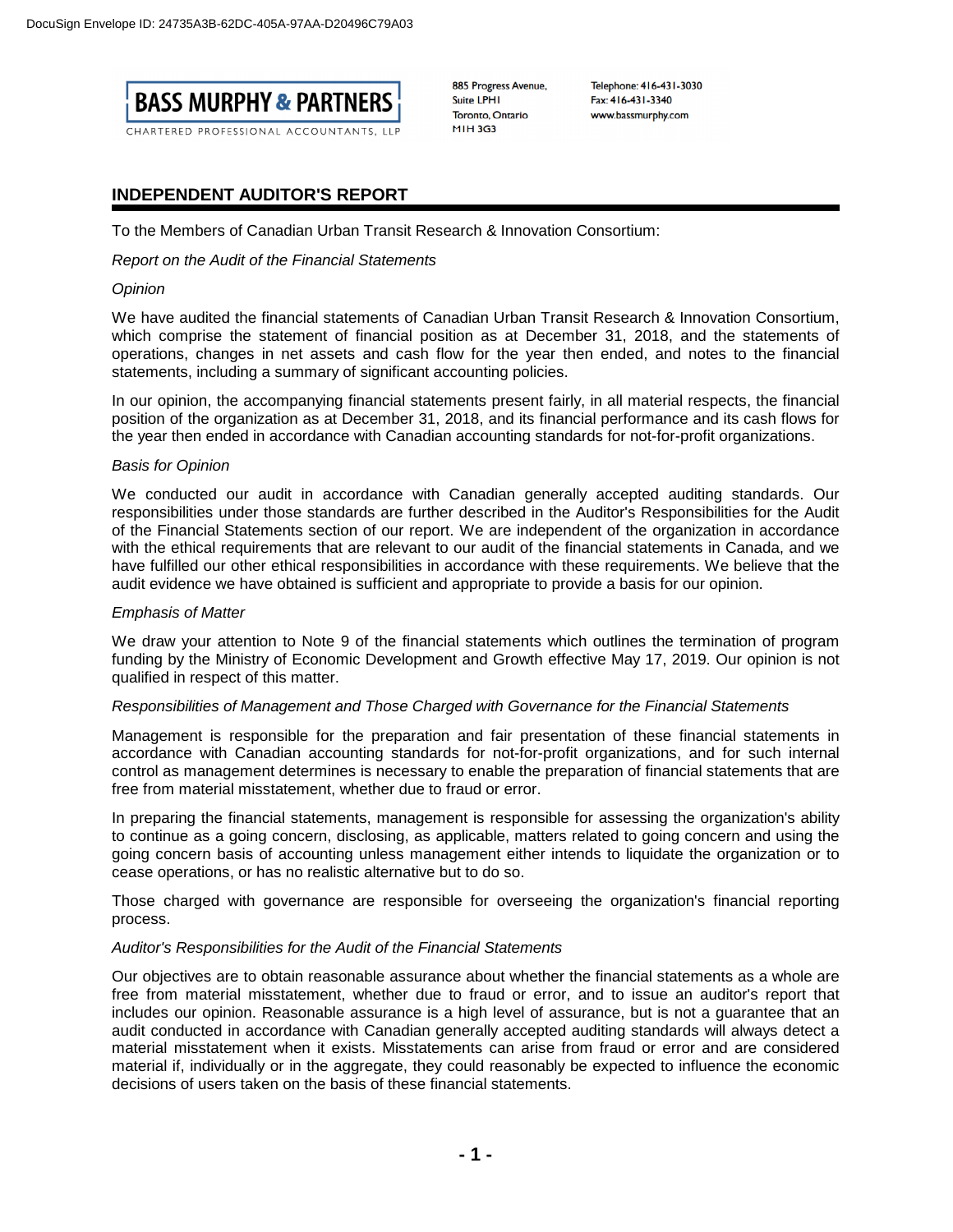As part of an audit in accordance with Canadian generally accepted auditing standards, we exercise professional judgment and maintain professional skepticism throughout the audit. We also:

- Identify and assess the risks of material misstatement of the financial statements, whether due to fraud or error, design and perform audit procedures responsive to those risks, and obtain audit evidence that is sufficient and appropriate to provide a basis for our opinion. The risk of not detecting a material misstatement resulting from fraud is higher than for one resulting from error, as fraud may involve collusion, forgery, intentional omissions, misrepresentations, or the override of internal control.
- Obtain an understanding of internal control relevant to the audit in order to design audit procedures that are appropriate in the circumstances, but not for the purpose of expressing an opinion on the effectiveness of the organization's internal control.
- Evaluate the appropriateness of accounting policies used and the reasonableness of accounting estimates and related disclosures made by management
- Conclude on the appropriateness of management's use of the going concern basis of accounting and, based on the audit evidence obtained, whether a material uncertainty exists related to events or conditions that may cast significant doubt on the organization's ability to continue as a going concern. If we conclude that a material uncertainty exists, we are required to draw attention in our auditor's report to the related disclosures in the financial statements or, if such disclosures are inadequate, to modify our opinion. Our conclusions are based on the audit evidence obtained up to the date of our auditor's report. However, future events or conditions may cause the organization to cease to continue as a going concern.
- Evaluate the overall presentation, structure and content of the financial statements, including the disclosures, and whether the financial statements represent the underlying transactions and events in a manner that achieves fair presentation.

We communicate with those charged with governance regarding, among other matters, the planned scope and timing of the audit and significant audit findings, including any significant deficiencies in internal control that we identify during our audit.

*Bass Murphy & Partners*

Toronto, Ontario Chartered Professional Accountants, LLP May 17, 2019 Licensed Public Accountants

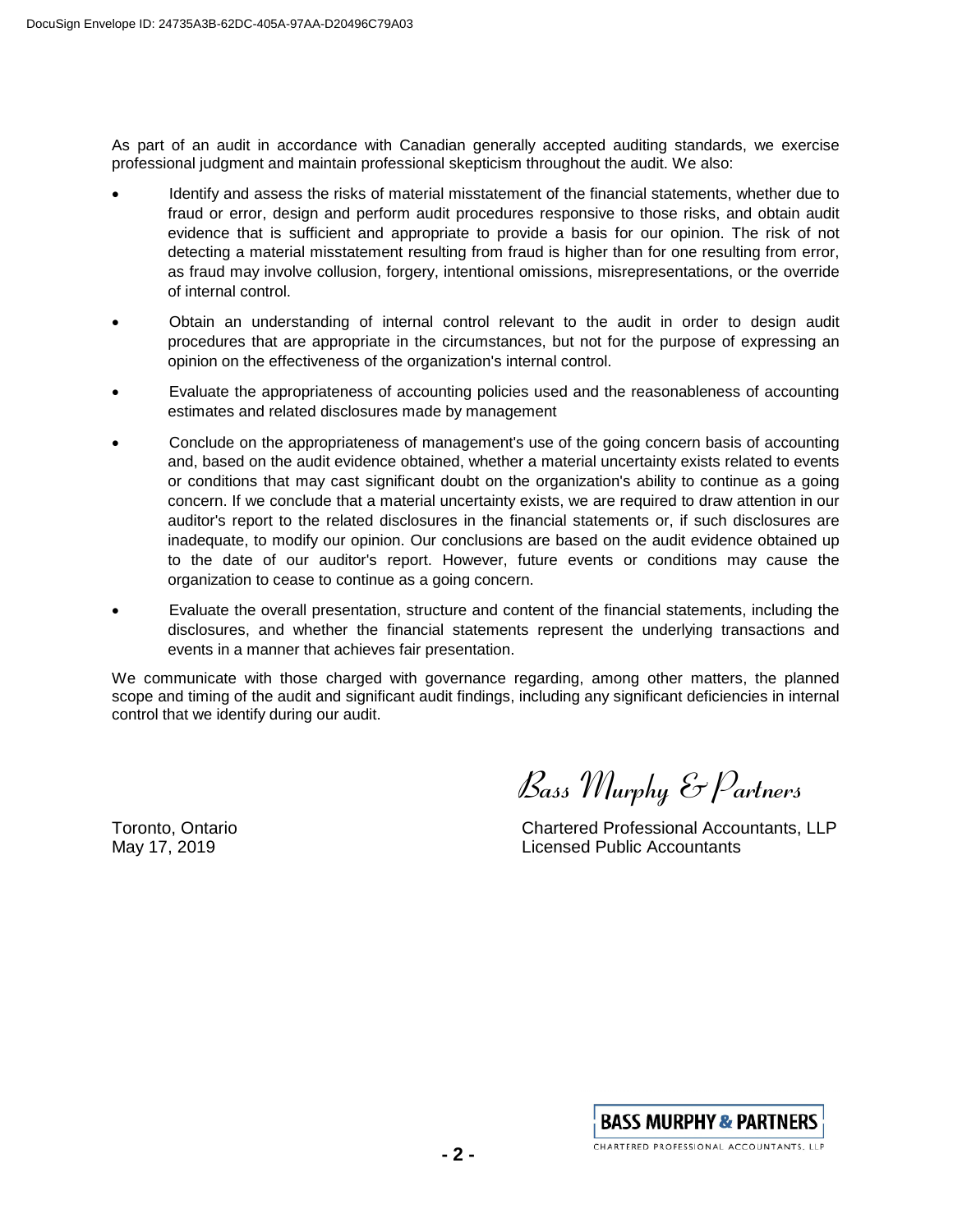# **CANADIAN URBAN TRANSIT RESEARCH & INNOVATION CONSORTIUM STATEMENT OF FINANCIAL POSITION**

## **as at December 31, 2018**

|                                                                                                                                                                                                     | 2018                                 | 2017           |                                             |
|-----------------------------------------------------------------------------------------------------------------------------------------------------------------------------------------------------|--------------------------------------|----------------|---------------------------------------------|
| <b>ASSETS</b>                                                                                                                                                                                       |                                      |                |                                             |
| <b>CURRENT ASSETS</b><br>Cash and cash equivalents - unrestricted<br>Cash and cash equivalents - restricted (Note 2)<br>Investments - restricted<br>Amounts receivable (Note 3)<br>Prepaid expenses | \$<br>44,394<br>6,575,945<br>181,449 | $\mathfrak{L}$ | 147,047<br>3,220,815<br>1,542,182<br>47,588 |
|                                                                                                                                                                                                     | 59,483                               |                |                                             |
|                                                                                                                                                                                                     | \$<br>6,861,271                      | \$             | 4,957,632                                   |
| <b>LIABILITIES</b><br><b>CURRENT LIABILITIES</b><br>Accounts payable and accrued liabilities (Note 5)<br>Deferred revenue - unrestricted (Note 7)<br>Deferred revenue - restricted (Note 8)         | \$<br>100,695<br>34,500<br>6,575,945 | \$             | 96,931<br>47,500<br>4,663,816               |
|                                                                                                                                                                                                     | 6,711,140                            |                | 4,808,247                                   |
| <b>NET ASSETS</b><br>Net assets - restricted<br>Net assets - unrestricted                                                                                                                           | 150,131<br>150,131                   |                | 149,385<br>149,385                          |
|                                                                                                                                                                                                     | \$<br>6,861,271                      | \$             | 4,957,632                                   |

**APPROVED ON BEHALF OF THE BOARD OF DIRECTORS:**

DocuSigned by: Sue Connor

Director<br>Director

Peter M. Crockett

Director Peter M. Crockett

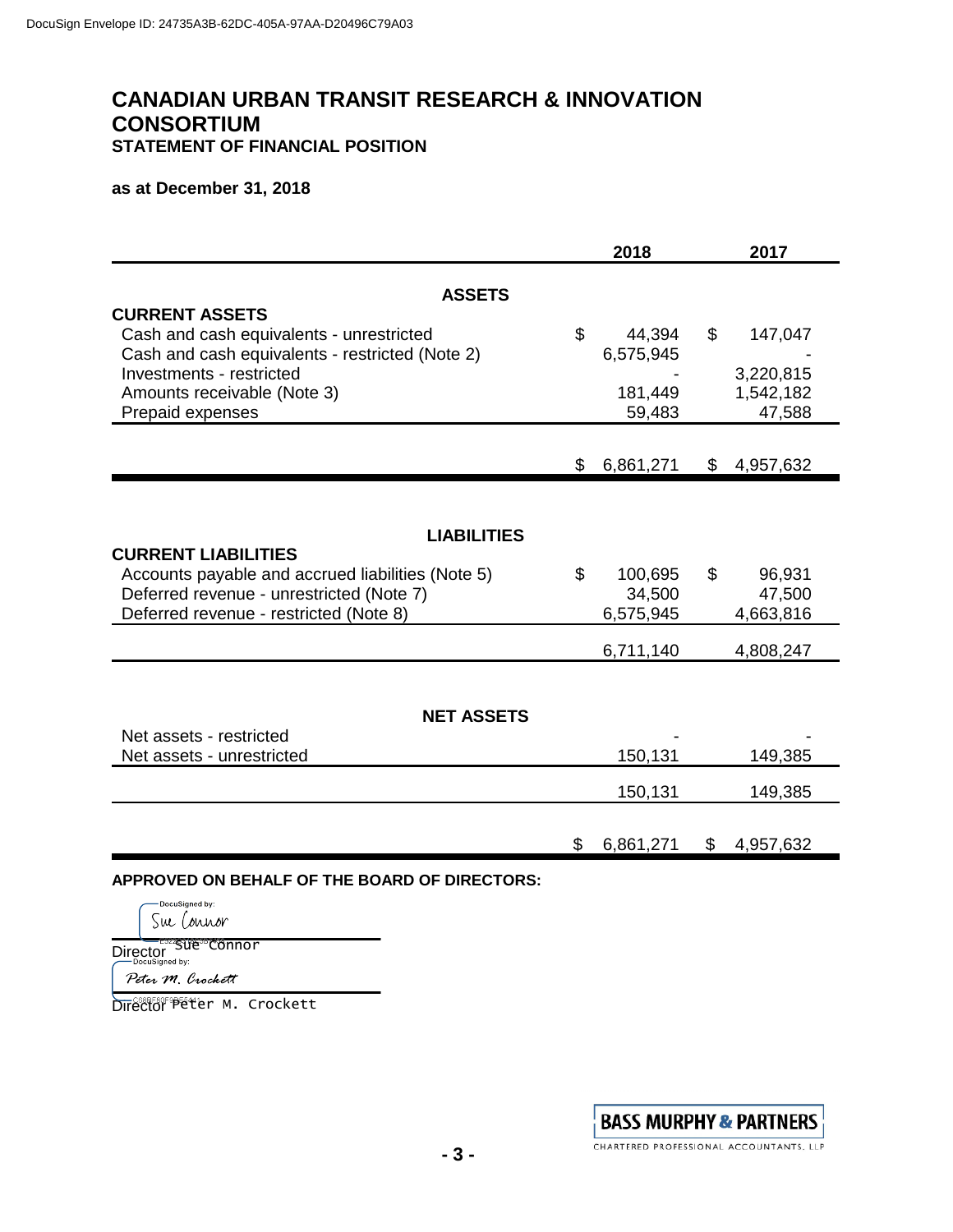# **CANADIAN URBAN TRANSIT RESEARCH & INNOVATION CONSORTIUM STATEMENT OF CHANGES IN NET ASSETS**

**for the year ended December 31, 2018**

|                                          |   | 2018       | 2017    |
|------------------------------------------|---|------------|---------|
| <b>NET ASSETS, beginning of year</b>     | S | 149,385 \$ | 31,780  |
| <b>SURPLUS OF REVENUES OVER EXPENSES</b> |   | 746        | 117,605 |
| <b>NET ASSETS, end of year</b>           | S | 150,131 \$ | 149,385 |

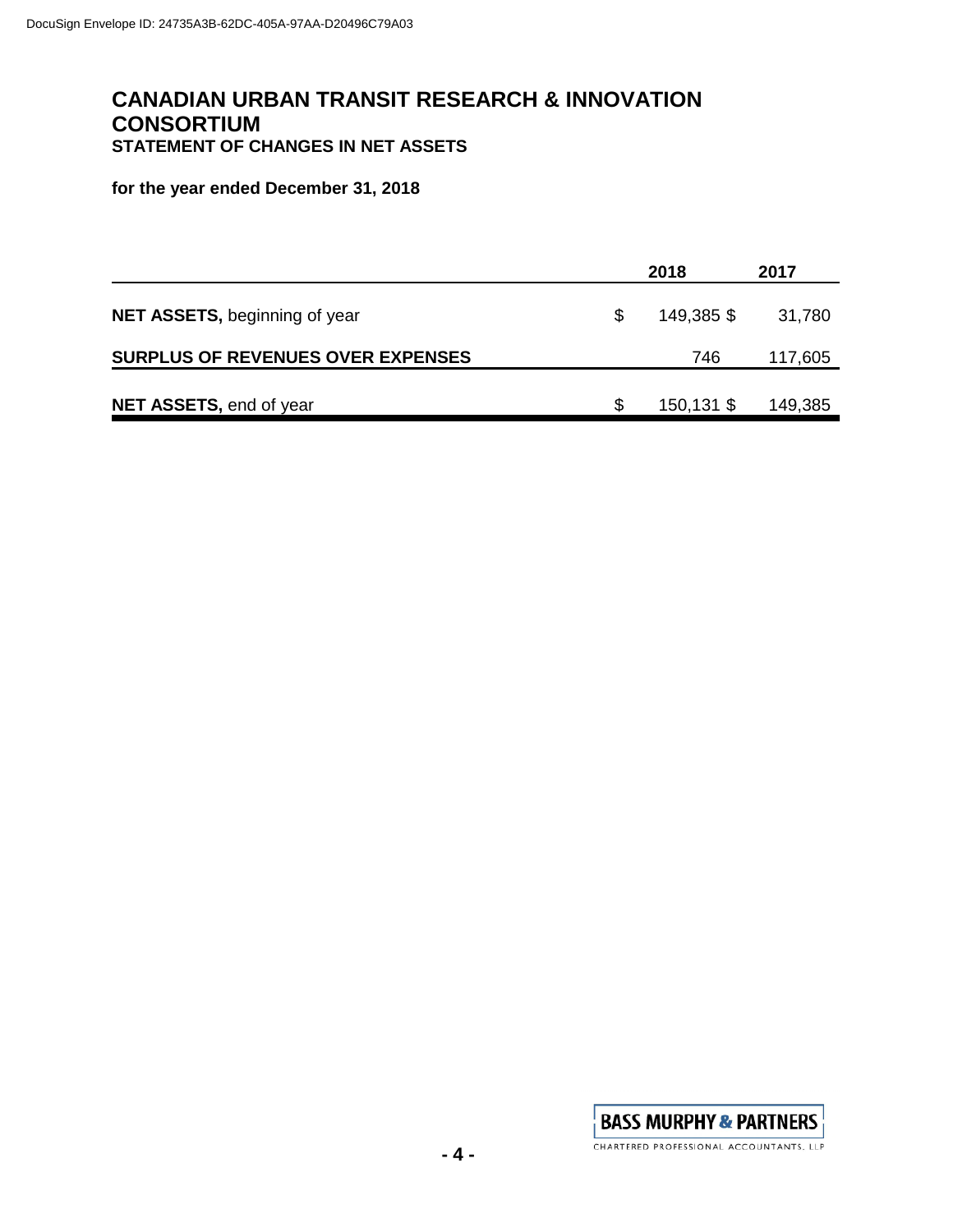# **CANADIAN URBAN TRANSIT RESEARCH & INNOVATION CONSORTIUM STATEMENT OF OPERATIONS**

## **for the year ended December 31, 2018**

|                                                   | 2018 |           |    | 2017    |
|---------------------------------------------------|------|-----------|----|---------|
| <b>OPERATING REVENUES</b>                         |      |           |    |         |
| Membership fees (Note 7)                          | \$   | 649,613   | \$ | 492,833 |
| Government funding - administration (Notes 4 & 8) |      | 289,864   |    | 377,636 |
| Fee-for-service                                   |      | 200,078   |    | 10,269  |
| Sponsorship                                       |      | 58,354    |    | 18,590  |
|                                                   |      |           |    |         |
|                                                   |      | 1,197,909 |    | 899,328 |
| <b>OPERATING EXPENSES</b>                         |      |           |    |         |
| Staffing costs                                    |      | 748,092   |    | 522,047 |
| Travel                                            |      | 162,680   |    | 91,714  |
| Office and general                                |      | 101,967   |    | 62,997  |
| Meetings and events                               |      | 85,701    |    | 32,627  |
| Professional fees                                 |      | 36,747    |    | 20,050  |
| Advertising and promotion                         |      | 33,578    |    | 1,650   |
| <b>Consulting fees</b>                            |      | 18,859    |    | 33,973  |
| Project development                               |      | 5,967     |    | 11,725  |
| Insurance                                         |      | 2,321     |    | 2,183   |
| Interest and bank charges                         |      | 1,251     |    | 669     |
| Amortization of capital assets                    |      |           |    | 2,088   |
|                                                   |      | 1,197,163 |    | 781,723 |
|                                                   |      |           |    |         |
| <b>SURPLUS OF REVENUES OVER EXPENSES FROM</b>     |      |           |    |         |
| <b>OPERATING ACTIVITIES</b>                       |      | 746       |    | 117,605 |
| <b>FUNDED PROJECTS REVENUE</b>                    |      |           |    |         |
|                                                   |      | 367,019   |    |         |
| Government funding - projects (Notes 4 & 8)       |      |           |    |         |
| <b>FUNDED PROJECTS EXPENSES</b>                   |      |           |    |         |
| Labour                                            |      | 14,935    |    |         |
| Other                                             |      | 352,084   |    |         |
|                                                   |      |           |    |         |
|                                                   |      | 367,019   |    |         |
| <b>SURPLUS OF REVENUES OVER EXPENSES</b>          |      |           |    |         |
| <b>FROM FUNDED PROJECTS</b>                       |      |           |    |         |
|                                                   |      |           |    |         |
| TOTAL SURPLUS OF REVENUES OVER EXPENSES           | \$   | 746       | \$ | 117,605 |
|                                                   |      |           |    |         |

BASS MURPHY & PARTNERS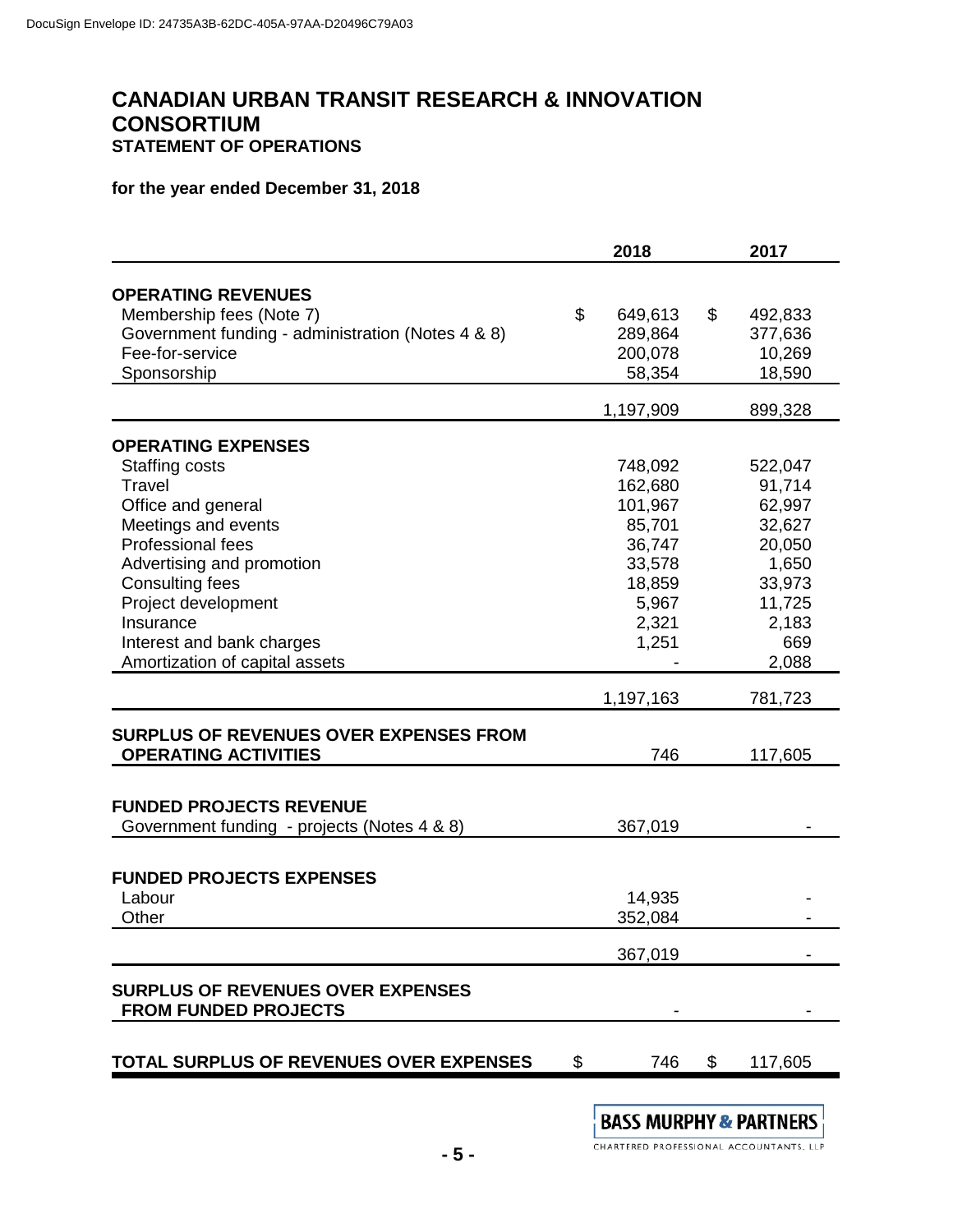# **CANADIAN URBAN TRANSIT RESEARCH & INNOVATION CONSORTIUM STATEMENT OF CASH FLOWS**

## **for the year ended December 31, 2018**

|                                                                                                                                                                                                      | 2018 |                                                          |                | 2017                                                   |  |
|------------------------------------------------------------------------------------------------------------------------------------------------------------------------------------------------------|------|----------------------------------------------------------|----------------|--------------------------------------------------------|--|
| <b>CASH FLOW FROM OPERATING ACTIVITIES</b><br>Surplus of revenues over expenses                                                                                                                      | \$   | 746                                                      | $\mathfrak{L}$ | 117,605                                                |  |
| Adjustment for items not affecting current cash flow:<br>Amortization of capital assets                                                                                                              |      |                                                          |                | 2,088                                                  |  |
|                                                                                                                                                                                                      |      | 746                                                      |                | 119,693                                                |  |
| Changes in non-cash working capital items:<br>Amounts receivable<br>Prepaid expenses<br>Accounts payable and accrued liabilities<br>Deferred revenue - unrestricted<br>Deferred revenue - restricted |      | 1,360,733<br>(11, 895)<br>3,764<br>(13,000)<br>1,912,129 |                | 91,718<br>(46, 665)<br>45,694<br>(13,500)<br>3,063,816 |  |
|                                                                                                                                                                                                      |      | 3,252,477                                                |                | 3,260,756                                              |  |
| <b>CASH FLOW FROM (USED IN) INVESTING ACTIVITIES</b><br>Purchase of investments<br>Proceeds on sale of investments                                                                                   |      | 3,220,815                                                |                | (3,220,815)                                            |  |
|                                                                                                                                                                                                      |      | 3,220,815                                                |                | (3,220,815)                                            |  |
| <b>CASH FLOW USED IN FINANCING ACTIVITIES</b><br>Repayments of loan payable                                                                                                                          |      |                                                          |                | (35, 631)                                              |  |
| <b>INCREASE IN CASH AND CASH EQUIVALENTS</b><br><b>DURING THE YEAR</b><br><b>CASH AND CASH EQUIVALENTS, beginning of year</b>                                                                        |      | 6,473,292<br>147,047                                     |                | 4,310<br>142,737                                       |  |
| <b>CASH AND CASH EQUIVALENTS, end of year</b>                                                                                                                                                        | \$   | 6,620,339                                                | $\mathfrak{L}$ | 147,047                                                |  |
|                                                                                                                                                                                                      |      |                                                          |                |                                                        |  |
| <b>CASH AND CASH EQUIVALENTS CONSISTS OF:</b><br>Cash and cash equivalents - unrestricted<br>Cash and cash equivalents - restricted                                                                  | \$   | 44,394<br>6,575,945                                      | \$             | 147,047                                                |  |
|                                                                                                                                                                                                      | \$   | 6,620,339                                                | \$             | 147,047                                                |  |



CHARTERED PROFESSIONAL ACCOUNTANTS, LLP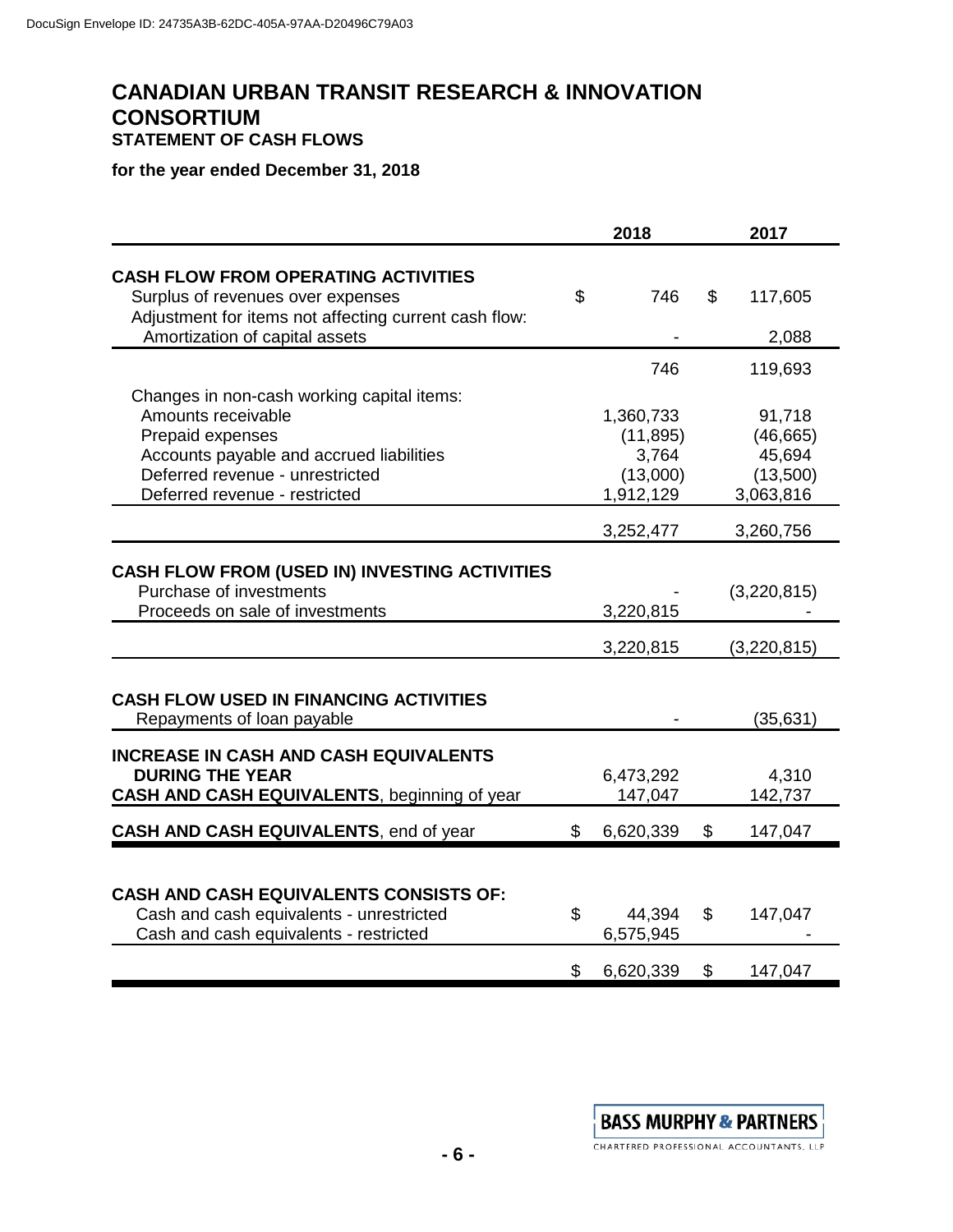**December 31, 2018**

The Canadian Urban Transit Research and Innovation Consortium ("CUTRIC") is a not-forprofit consortium, incorporated on September 16, 2014 without share capital, under the Canada Not-for-Profit Corporations Act ("NFP Act"). CUTRIC is exempt from income taxes under section 149(1)(l) of the Income Tax Act (Canada).

CUTRIC's vision is to make Canada a global leader in transportation-related research. CUTRIC's mission is to support research, development and innovation through industryacademic collaborations that bring advanced thinking, design, and manufacturing to Canada's transit and transportation networks.

## **1. SUMMARY OF SIGNIFICANT ACCOUNTING POLICIES**

These financial statements have been prepared in accordance with Canadian accounting standards for not-for-profit organizations and are in accordance with Canadian generally accepted accounting principles.

#### *Revenue Recognition*

The consortium follows the deferral method to account for its revenues. Restricted revenue is recognized in the year in which the related expenses are incurred. Unrestricted revenue is recognized when received or receivable if the amount to be received can be reasonably estimated and collection is reasonably assured.

Annual membership fees are recognized as revenue when invoiced except for membership fees received in advance of the year of membership. These fees are deferred to the following year.

Government funding is recognized as revenue when services stipulated by contracts have been provided and specified expenses have been incurred.

Fee-for-service revenues are recognized when the service has been provided to the customer.

Sponsorship revenues are recognized when the amount to be received can be reasonably estimated and collection is reasonably assured.

Interest income on investments is restricted to be used according to the Ministry of Economic Development and Growth contract. Accordingly, the interest on investments are accrued as earned at year end, but any amounts not utilized are deferred.

### *Cash and Cash Equivalents*

Cash and cash equivalents consists of cash held at a Canadian chartered bank and cash held in a high interest savings bank account.

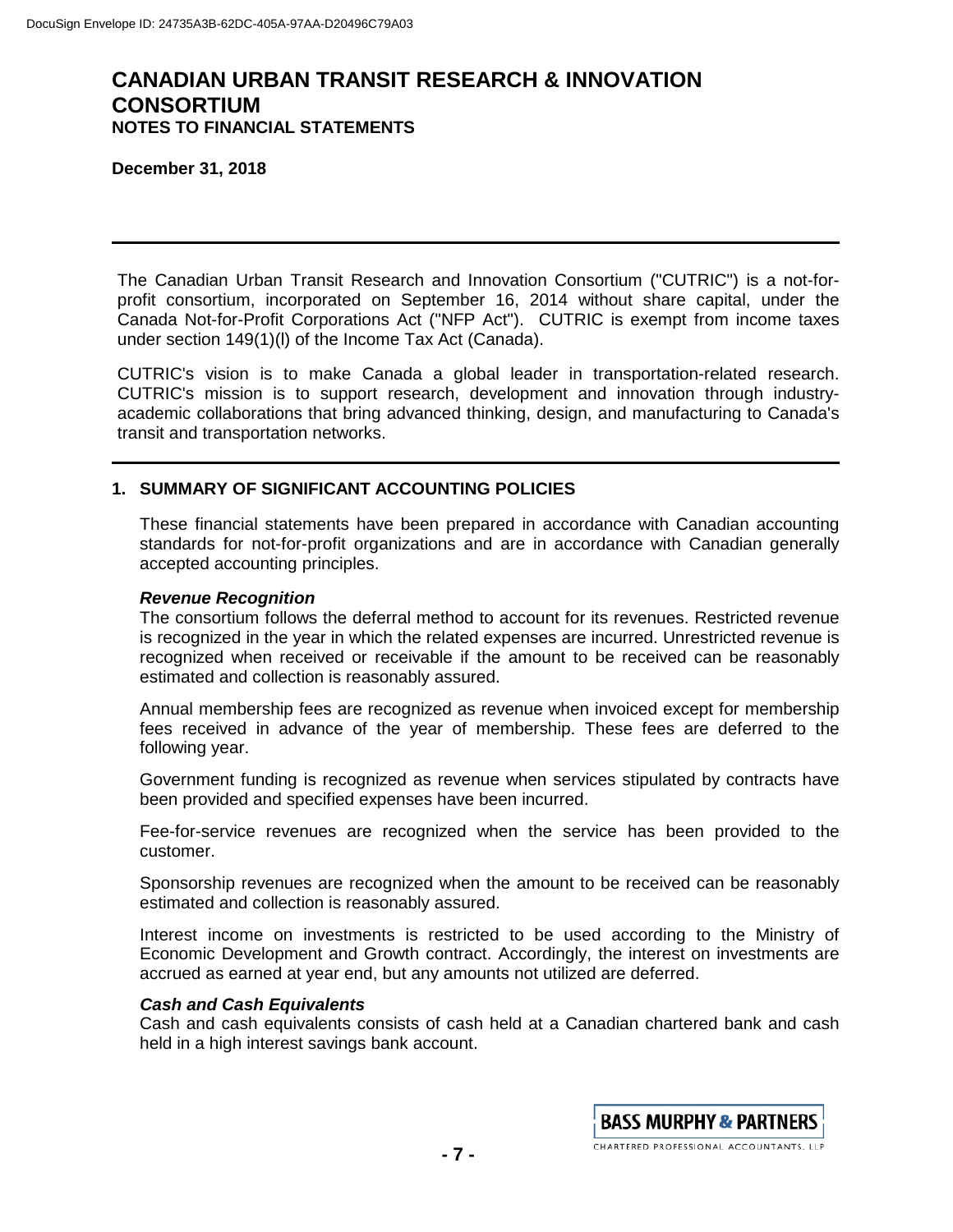**December 31, 2018**

### **1. SUMMARY OF SIGNIFICANT ACCOUNTING POLICIES (continued)**

### *Donated Services*

The work of the consortium is dependent on the services of many volunteers. Since these services are not normally purchased by the consortium and because of the difficulty of determining their fair value, donated services are not recognized in these financial statements.

#### *Financial Instruments*

The consortium initially measures its financial assets and liabilities at fair value. The consortium subsequently measures all of its financial assets and financial liabilities at amortized cost except investments, which are measured at fair market value.

Financial assets measured at amortized cost include cash and amounts receivable.

Financial liabilities measured at amortized cost include accounts payable and accrued liabilities.

#### *Use of Estimates*

The preparation of financial statements in conformity with Canadian accounting standards for not-for-profit organizations requires management to make estimates and assumptions that affect the reported amounts of assets and liabilities and disclosure of contingent assets and liabilities at the dates of the financial statements and the reported amounts of revenues and expenses during the reporting period. Significant areas requiring the use of significant judgment include accrued liabilities and deferred revenue. Actual results could differ from these estimates. These estimates are reviewed periodically, and as adjustments become necessary, they are reported in earnings in the period in which they become known.

## **2. CASH AND CASH EQUIVALENTS - RESTRICTED**

This balance consists of funds held on deposit with a Canadian chartered bank in a high interest savings account bearing interest at prime less 2.2%. These funds are restricted for administering the Ministry of Economic Development and Growth research program described in Note 8. At December 31, 2018, the prime rate was approximately 3.95% (2017 - 3.2%).

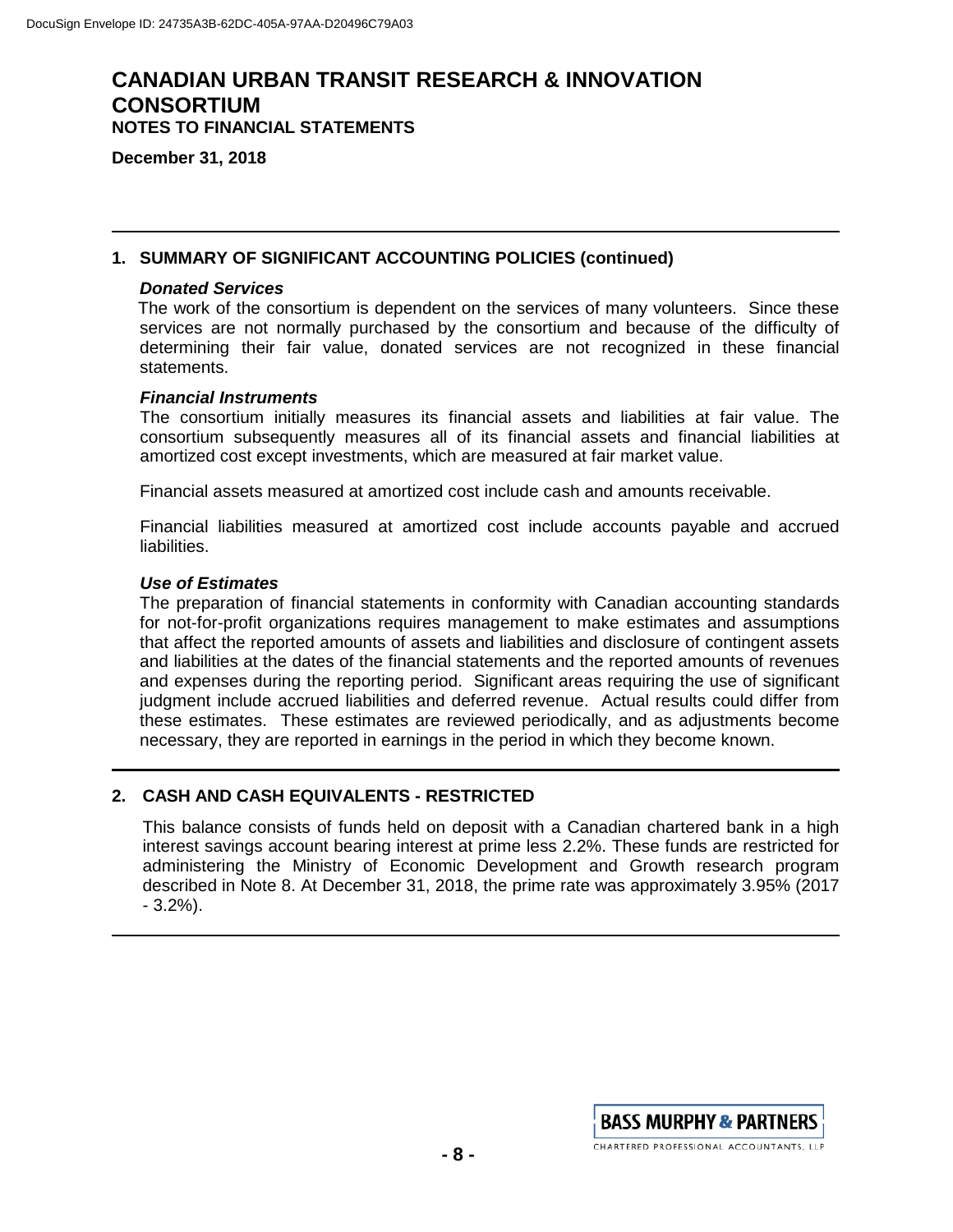**December 31, 2018**

## **3. AMOUNTS RECEIVABLE**

|                                                                                                        | 2018                               | 2017                      |
|--------------------------------------------------------------------------------------------------------|------------------------------------|---------------------------|
| Unrestricted:<br>Membership fees receivable<br>Fee-for-service receivable<br>GST/HST rebate receivable | \$<br>81,505 \$<br>91,699<br>8,245 | 71,408<br>12,500<br>8,274 |
| Restricted:                                                                                            | 181,449                            | 92,182                    |
| Government Funding receivable - Ministry of<br>Economic Development and Growth (Note 8)                |                                    | 1,450,000                 |
|                                                                                                        | 181,449 \$                         | 1.542.182                 |

### **4. GOVERNMENT FUNDING**

During the year, the consortium recognized \$656,883 (2017 - \$347,636) of revenues to administer a research funding program on behalf of the Ministry of Economic Development and Growth (see Note 8).

## **5. ACCOUNTS PAYABLE AND ACCRUED LIABILITIES**

Included in accounts payable and accrued liabilities are government remittances payable totaling \$18,129 (2017 - Nil).

### **6. FINANCIAL INSTRUMENTS**

The consortium is exposed to various risks through its financial instruments. The following analysis provides a measure of the consortium's risk exposure and concentrations at the financial statement date.

### *Liquidity risk*

Liquidity risk is the risk that the consortium will encounter difficulty in meeting obligations associated with its financial liabilities. The consortium is exposed to liquidity risk arising from its financial liabilities. The consortium's ability to meet obligations depends on the receipt of funds from its operations.

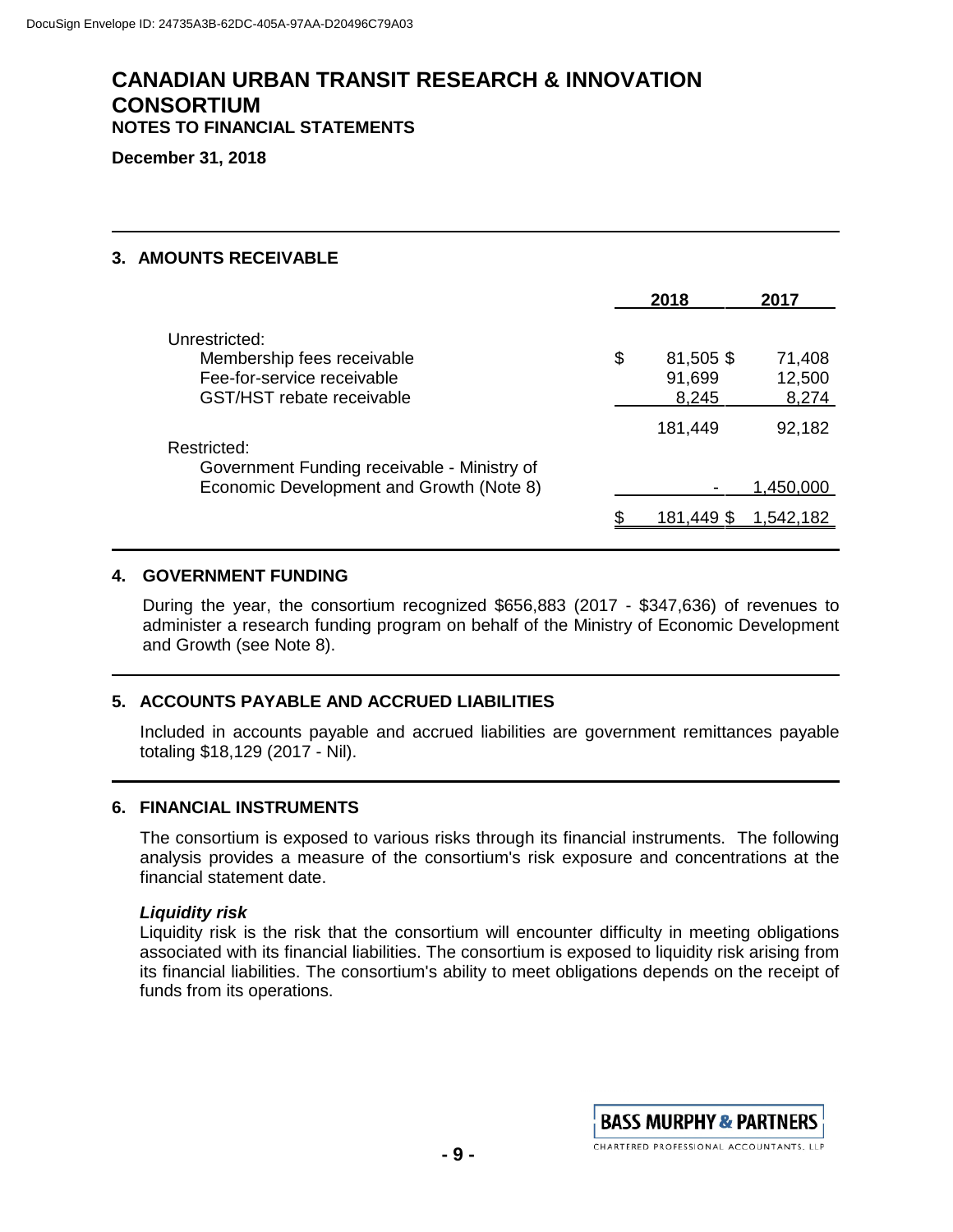**December 31, 2018**

### **6. FINANCIAL INSTRUMENTS** (continued)

#### *Credit risk*

Credit risk is the risk that the fair value or future cash flows of a financial instrument will cause a financial loss for the other party by failing to discharge an obligation. The consortium is exposed to credit risk arising from its amounts receivable. The consortium's ability to collect the amounts depends on the receipt of funds from its members, government agencies, and customers.

#### *Interest rate risk*

Interest rate risk is the risk that the fair value or future cash flows of a financial instrument will fluctuate because of changes in market interest rates. The consortium is exposed to interest rate risk in Note 2. Changes in the prime interest rate can cause fluctuations in interest received and cash flows. The company does not use derivative financial instruments to alter the affects of this risk.

Overall, there have been no changes to the consortium's risk exposures from 2017.

It is management's opinion that the consortium is not exposed to significant cash flow, market, or other price risks arising from its financial instruments.

### **7. DEFERRED REVENUE - UNRESTRICTED**

Unrestricted deferred revenue includes future membership dues received or receivable as at December 31, 2018. Unrestricted deferred revenue consists of the following:

|                                                                                                                                 |   | 2018                              | 2017                            |
|---------------------------------------------------------------------------------------------------------------------------------|---|-----------------------------------|---------------------------------|
| Opening deferred revenue - unrestricted<br>Add: Membership fees received<br>Less: Membership fees recognized as revenue in year | S | 47,500 \$<br>636,613<br>(649,613) | 61,000<br>479,333<br>(492, 833) |
| Ending deferred revenue - unrestricted                                                                                          |   | 34,500 \$                         | 47.500                          |

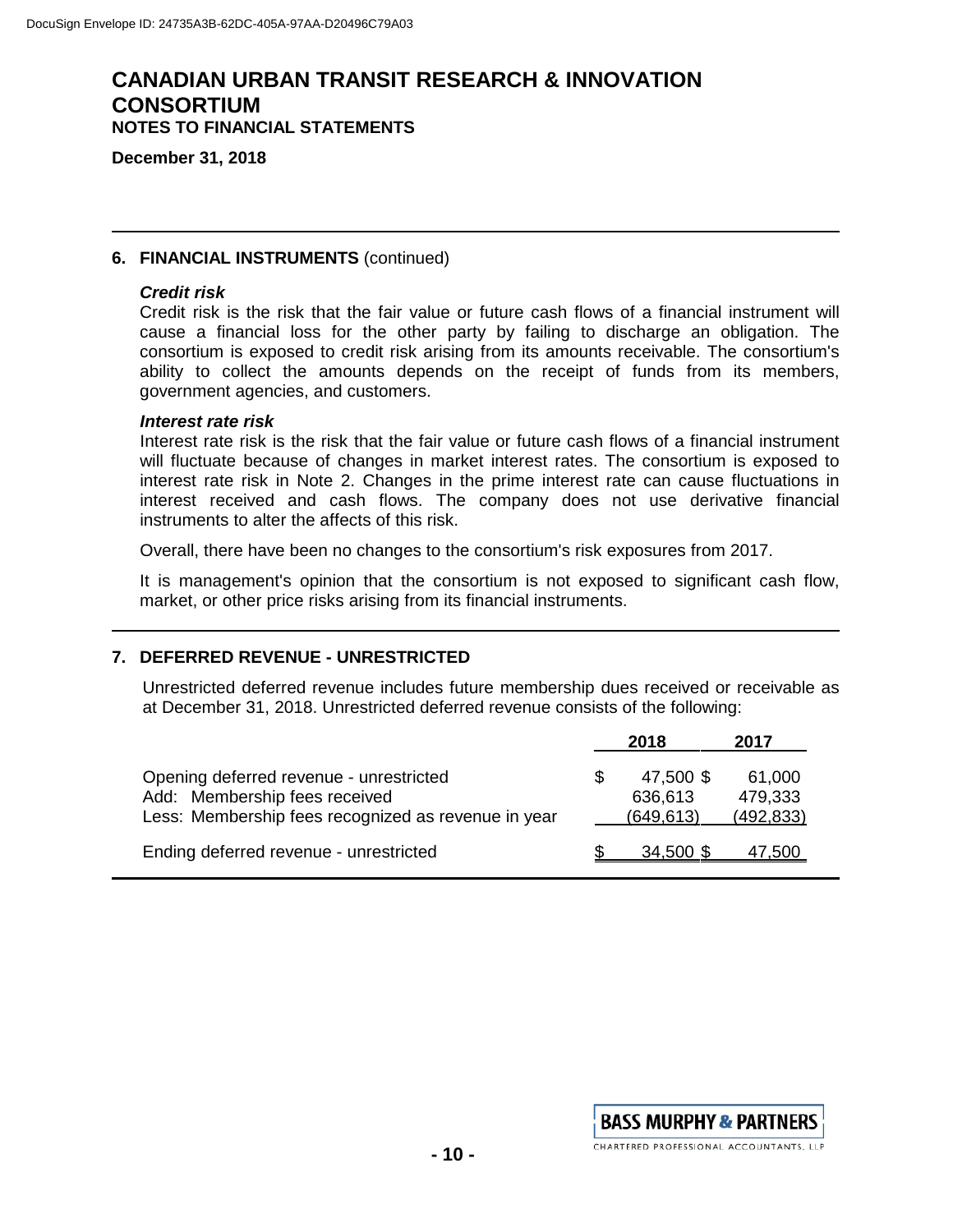**December 31, 2018**

### **8. DEFERRED REVENUE - RESTRICTED**

Restricted deferred revenue includes funding received or receivable for programs which were not complete as at December 31, 2018. Restricted deferred revenue consists of the following:

|                                                                                                                                                                                    |     | 2018                                | 2017                             |
|------------------------------------------------------------------------------------------------------------------------------------------------------------------------------------|-----|-------------------------------------|----------------------------------|
| Opening deferred revenue - restricted<br>Add: Government funding received<br>Interest income earned on government funds<br>Less: Project funding for distribution to third parties | \$. | 4,663,816 \$<br>2,500,000<br>69,012 | 1,600,000<br>3,430,000<br>11,452 |
| recognized as revenue in year<br>Less: Administrative funding for consortium cost recovery                                                                                         |     | (367, 019)                          |                                  |
| recognized as revenue in year                                                                                                                                                      |     | (289,864)                           | (377,636)                        |
| Ending deferred revenue - restricted                                                                                                                                               |     | 6,575,945 \$4,663,816               |                                  |
| The balance consists of:                                                                                                                                                           |     |                                     |                                  |
|                                                                                                                                                                                    |     | 2018                                | 2017                             |
| Government funding - restricted                                                                                                                                                    |     |                                     |                                  |
| Project funding for distribution to third parties<br>(i)                                                                                                                           | \$. | 6,495,481 \$4,575,000               |                                  |
| (ii) Administrative funding for consortium cost recovery                                                                                                                           |     |                                     | 77,364                           |
| (iii) Interest income earned on government funds                                                                                                                                   |     | 80,464                              | 11,452                           |
|                                                                                                                                                                                    |     | 6,575,945 \$4,663,816               |                                  |

(i) These funds have been received by the consortium from the Ministry of Economic Development and Growth in order to administer a research funding program. The program's objective is to support innovative manufacturing solutions which help decrease fuel consumption and reduce greenhouse gas emissions, use public and private transportation assets more efficiently, and eliminate redundancies in networked vehicular operation. The consortium will be receiving a total of \$10,000,000 in aggregate to administer the program, which is set to expire on June 30, 2021. This balance represents the portion of the funding which is restricted solely for the distribution to other individuals or organizations undergoing research projects addressing the program's objectives. Of the funding received for the program, 91.5% is restricted for this purpose (\$9,150,000 over the duration of the program). During the year, the consortium distributed \$367,019 to fund these projects (2017 - Nil). Effective May 17, 2019, the program was terminated as described in Note 9.

**BASS MURPHY & PARTNERS** CHARTERED PROFESSIONAL ACCOUNTANTS, LLP